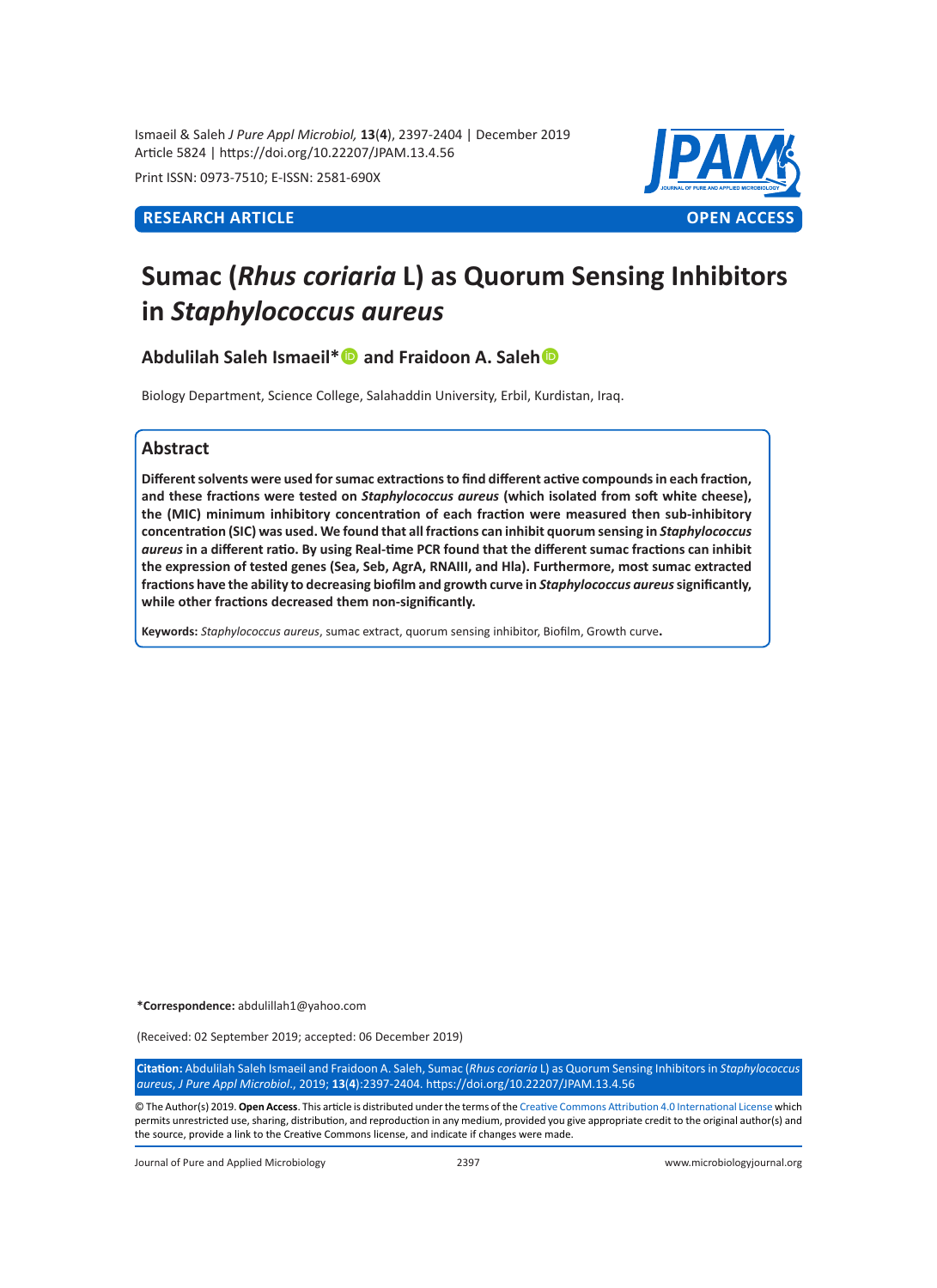#### **INTRODUCTION**

A distinguished human pathogen *Staphylococcus aureus* which causes numerous infections (acute and chronic) such as pneumonia, pericarditis, and sepsis. This bacteria also produce food poisoning by secretion enterotoxins<sup>1</sup>. Quorum sensing (QS), an essential regulatory system of bacteria that depend on the production and detection of extracellular materials called autoinducers, have been shown to control virulence factors in many pathogens<sup>2</sup>. In S. aureus, the Agr (accessory gene regulator) QS is the prevalent and well-studied virulence regulator and is responsible for increased expression of virulence genes, inclusive many enzymes, and toxins that are critical for the infection establishment<sup>3</sup>. S. *aureus* express and secret virulence factors that responsible of bacterial pathogenicity is under control of (Agr) quorum -sensing system<sup>4</sup>. AgrA (response regulator) and AgrC (histidine kinase signal transduction) are components of (TCST) two-component signal transduction system of Agr system<sup>5</sup>. In the external environment AIP (autoinducing peptide) activate and phosphorylate AgrC. The phosphate group transferred to AgrA, then the active AgrA lead to virulence factor expression and formation of biofilm, this due to interaction between AgrA with RNAII and RNAIII<sup>6</sup>. The four genes (AgrA, AgrB, AgrC, and AgrD) and two units of RNAII and RNAIII, are comprises of S. aureus quorum-sensing system<sup>7</sup>. The transautophosphorylation induced by AgrC, which cause AgrA activation, this cause activation of P2 and P3 for RNAII and RNAIII respectively<sup>8</sup>. The quorum sensing system Agr in staphylococci comprises of (2) components (RNAII and RNAIII)<sup>9</sup>. Phosphorylated AgrA triggers The P2 and P3 promoter. is bound to the autoinducer the Agr operon by the phosphorylated AgrA. Besides triggering the P2 promoter. The expression of RNAIII is under control of the P3 promoter<sup>10</sup>. Production of  $\alpha$ -toxin is under control of RNAIII<sup>11</sup>.

The use and Recognition of natural products have a long history. In the report of the World Health Organization (WHO), in developing countries around 80% of people confirm that the natural products have benefits for health nursing. Due to rising microorganisms resistance to ordinary drugs, the use and recognize of natural products were increased $^{12,13}$ . Generally referred to as Elm-Leaved Sumac or Tanner's Sumac with the scientific name Rhus coriaria L. is a small trees to deciduous shrub which grow one to five meters. Its leave accommodates nine to fifteen bushy leaflets. The term Sumac is used in preferred as a common call for numerous of Rhus plant species, however the most, not unusual species is Rhus coriaria L<sup>14</sup>. An solvent (ethanol) extracts of the sumac fruit decreased production of biofilm. Restricted decreasing of bacterial growth was at doses 128–512\_gml<sup>-1 15</sup>. Great phytochemical research has been done on black horehound, and numerous phenylpropanoid glycosides were diagnosed and related to slight decreasing growth by *S. aureus*16*.*  The invention of QS represents a novel goal for antimicrobial drugs and potential plant-produced QS-regulating agents directed towards plantrelated bacterial communication systems would possibly provide a unique technique to controlling bacterial infection in human beings and animals<sup>17</sup>. The prevailing study is to understand the impact of sumac extracts on QS circuits in *S. aureus* and to examine the effect of subinhibitory concentration of sumac fractions on the expression some QS & virulence factor genes, biofilm formation and growth of the *S. aureus.*

#### **MATERIALS AND METHODS**

# **Isolation and identification** *Staphylococcus aureus* **from soft white cheese**

*Staphylococcus aureus* isolated and identified using FDA's Bacteriological Analytical Manual USA 2001<sup>18</sup>.

#### **Sumac extractions**

Different solvents were used for the extraction of the active substances from sumac are selected primarily based on the polarity of the solute, from low polar to high polar, as follows: Hexane - Chloroform - Ethylacetate - Butanol - Ethanol - Water<sup>19</sup>.

Weight 50g of ground sumac seeds mixed with 100ml of Hexane put it in an ultrasonic bath (1.5 hours at 37° C), then filtered the mixture we get extract part one (fraction 1) using rotary evaporator to evaporate hexane, the residue will be dried at room temperature and used for next solvent extraction.

The same technique used for the other solvents to get the extracts {part (fraction 2) from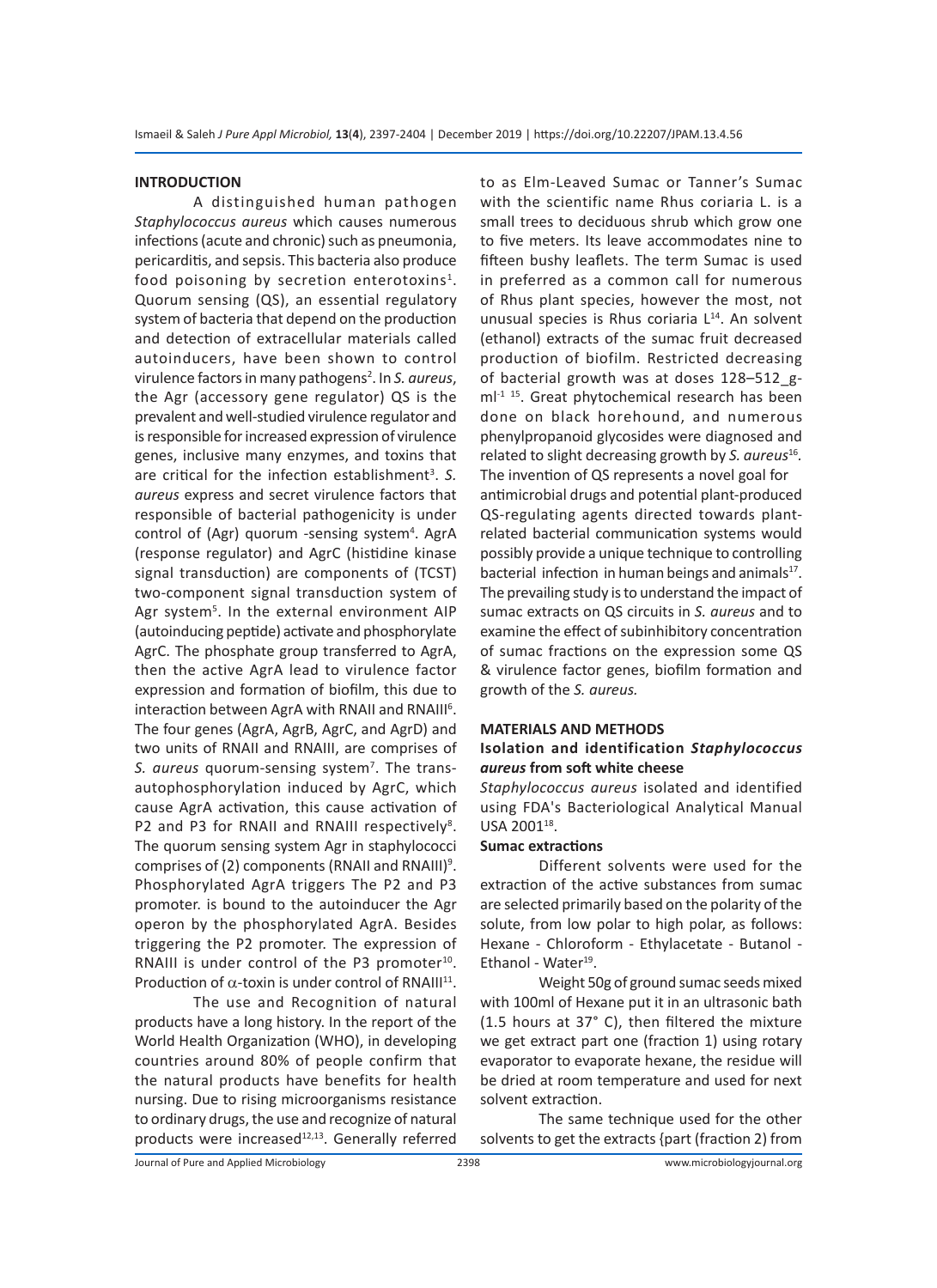chloroform, part (fraction 3) from ethylacetate, part (fraction 4) from butanol, part (fraction 5) from ethanol, and part (fraction 6) from water $3^{20}$ . **Preparation of Concentration of the sumac extracts**

One gram of each sumac fraction was dissolved in 5 ml of 10% DMSO, mixed well by vortex and different concentrations prepared from 2-150 mg /ml.

### **Preparation of Bacterial Inoculum**

A single colony of *S. aureus* was inoculated into 5ml of the BHI broth medium and incubated overnight at 37°C, the inoculum adjusted by McFarland for each independent test.

# **Determining minimum inhibitory concentration (MIC) of Sumac extracts**

96-well microplates was used to assay different concentrations of sumac extracts (0, 2, 4, 5, 10, 15, 20, 25, 50, 75, 100, 125 and 150 mg/ ml) by mixing with tryptone soy broth. All wells inoculated by 10µl of previous activated culture of *S. aureus*, overnight incubated at 37°C Then the MIC was determined, the absorbency of them were measured before and after incubation by ELISA reader at wave length 490 nm $^{21}$ .

# **Enterotoxin detection assay by RPLA kit**

Staphylococcal enterotoxin test kit (RPLA kit) was used for determining Staphylococci enterotoxins A (Sea), B (Seb), C (Sec), and D (Sed) in culture supernatants (after growing bacteria in trypton soy broth which contain sub-mic sumac extracts concentration) by passive agglutination $^{22}$ . **Determining gene expression by using real\_time PCR**

 Effect of sumac extracts on expression each of (Sea, Seb, AgrA, RNAIII, and Hla gene) were tested by using Real-time PCR, the total RNA extracted from the bacterial culture which growing in trypton soy broth contain sub-mic sumac extracts comparing them with control culture of *Staphylococcus aureus*.

The decontaminated RNA for DNA microarray evaluation were used for real-time PCR (RT-PCR). cDNA was made from 1g of RNA using high-capacity RNA-to-cDNA master mix (Applied Biosystems). For quantifiable real-time PCR, magnification was performed with Power Sybr green master mix in first step plus thermal cycler (Applied Biosystems). The primers had been obtained from other researchers as shown in table 1. Thirty cycles had been run with denaturation at 95°C for 15 s, annealing at 55°C for the 30s, and extension at 60°C for 45s<sup>23</sup>.

#### **Effect of sumac extracts on biofilm formation by**  *Staphylococcus aureus*

Microtiter dish plate method was used to detect biofilm formation before and after growing bacteria in trypton soy broth contain sub-mic sumac extracts and comparing it with control culture, by using the method of OToole<sup>27</sup>.

## **Effect of sumac extract on growth curve of** *S. aureus*

 Effects of sumac extract on growth curve was determined by growing bacteria in a microtiter plate which contains trypton soy broth plus submic sumac extracts, then measuring optical density in each hour in comparison with control culture<sup>28</sup>. **Statistical Analysis** 

Spss program 20 was used to compare between means (for biofilm and growth curve) by One way ANOVA and Duncan test.

| Primer            | Sequence                      | <b>Target Gene</b> | Reference |  |
|-------------------|-------------------------------|--------------------|-----------|--|
| Sea Fw            | GGTTATCAATGTGCGGGTGG          | Sea                | (24)      |  |
| Sea Rv            | CGGCACTTTTTTCTCTTCGG          |                    |           |  |
| Seb Fw            | <b>GTATGGTGGTGTAACTGAGC</b>   | Seb                | (24)      |  |
| Seb Rv            | CCAAATAGTGACGAGTTAGG          |                    |           |  |
| hla Fw            | ATGGTGAATCAAAATTGGGG          | hla                | (25)      |  |
| hla Rv            | GTTGTTTGGATGCTTTTC            |                    |           |  |
| <b>RNA III Fw</b> | AATACATAGCACTGAGTCCAAGG       | RNA III            | (26)      |  |
| <b>RNA III Rv</b> | TGGATTATCGACACAGTGAACA        |                    |           |  |
| Agr A Fw          | <b>TGATAATCCTTATGAGGTGCTT</b> | Agr A              | (26)      |  |
| Agr A Rv          | CACTGTGACTCGTAACGAAAA         |                    |           |  |
|                   |                               |                    |           |  |

**Table 1.** Primers used for determining gene expression

Journal of Pure and Applied Microbiology 2399 www.microbiologyjournal.org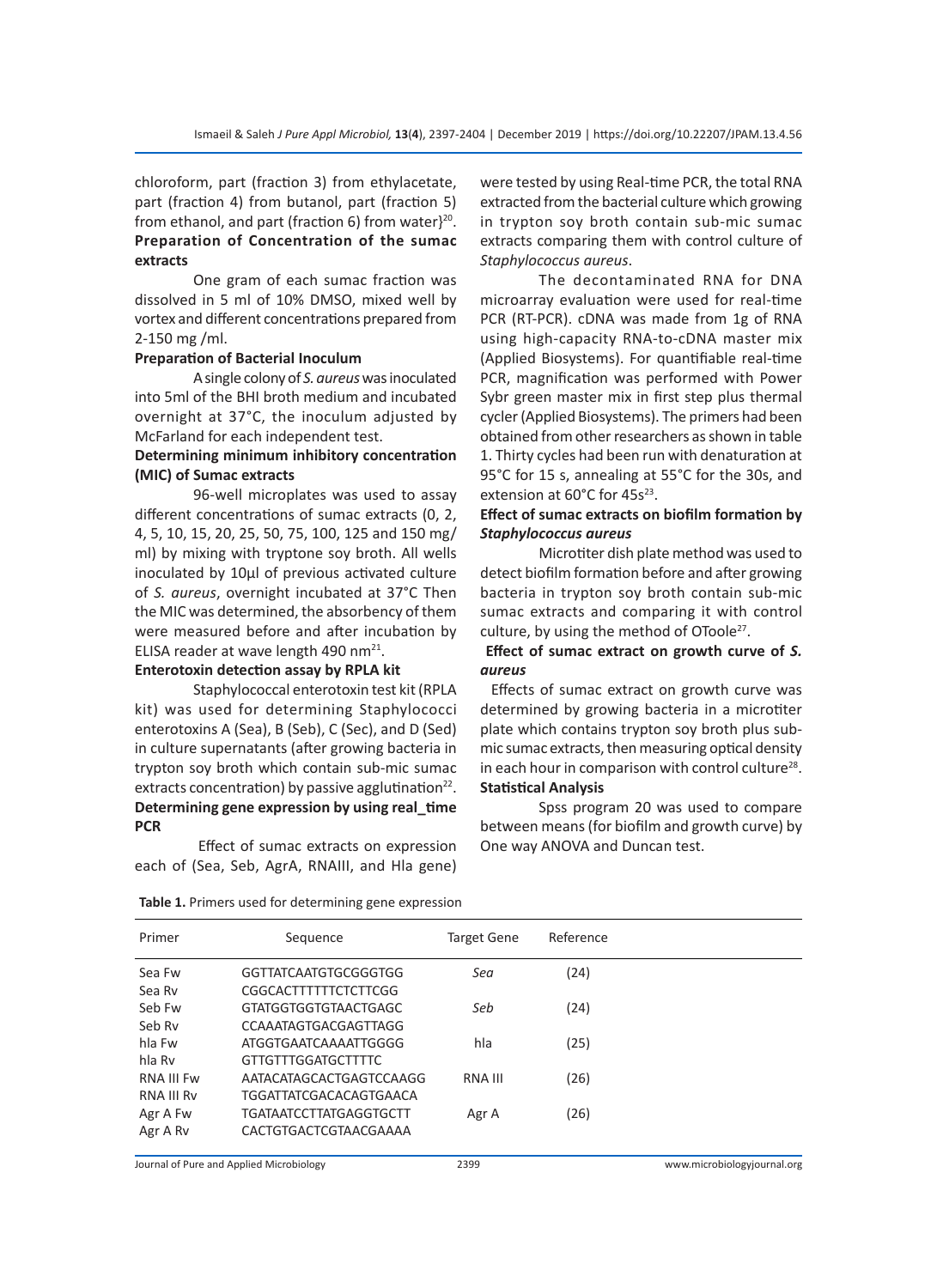#### **RESULTS AND DISCUSSION**

From 31 isolates of *Staphylococcus aureus,* one isolate which is an enterotoxin A & B producing strain (tested by RPLA-KIT) was chosen and different sumac fractions were tested on it.

As shown in table 2 the mic of sumac extract fraction 1, 2, 3, 4, 5, and 6 were 75, 25, 2, 5, 5, and 25 mg/ml respectively; the concentrations were different because the fractions contain different active ingredients.

By RPLA test, we get that the all sumac extract fractions caused inhibition of enterotoxin expression as shown in table (3).

By RT-PCR it was evident that the different sumac extract fractions have different effect on expression of tested gene (Sea, Seb, AgrA, RNAIII, and Hla). As evident in Fig.1 Sea and Seb gene inhibited by all sumac extract fractions, and AgrA inhibited by fraction 1, 5, and 6, while RNAIII not expressed by fraction 5 and don't affected by fraction 3, and 6, also Hla don't inhibit by fraction 1.

Sumac extract caused decreasing biofilm formation by *Staphylococcus aureus,* according to one way ANOVA test (P 0.05), fraction 1, 2, and 5 decreased biofilm significantly while fraction 3, 4, and 6 caused decreasing biofilm non significantly comparing with control, as shown in Fig. 2.

Fig. 3 and 4 showed effects of sumac extract on growth curve of S. aureus, as shown all extract fractions have an effect on the growth curve, fraction 1, 2, 3, and 4 significantly shortened the growth curve but fraction 5, and 6 have nonsignificant effect on growth curve, this results obtained by one way ANOVA test (P < 0.05).

It¼s clear in our results that the sumac extract blocked some virulence factors and decreased the others, furthermore we note that the sumac extract has a role in biofilm disassembly and changing *Staphylococcus aureus* behaviors.

The DNA microarray and quantitative real-time PCR (qRT-PCR) data studies had shown the decreasing expression of the QS regarding genes in several pathogenic bacteria, which lead to a reduction in their virulence properties<sup>20</sup>. Natural products from plants include favorable tools for the bacterial pathogenesis management and bacterial modulations. Previous studies on anti-QS activities or QSI of natural products in bacteria have concentrated mainly on elucidating the decreasing of expressions of well-established determine induced genes of  $QS^{17}$ . The attenuation of bacterial virulence due to reduction of expression QS genes cause the prevention of bacterial pathogenicity $18$ . The reduction of expression QS genes and the level of signaling molecules that affect the production of virulence factors provide more insight into why these natural products were used in the past and how they can be used in the future to control the microbial infections $21$ .

The lively compound of sumac which is gallic acid. Borges and co-workers worked on

**Table 2.** Effect of different sumac fractions on production of enterotoxin A and B in *Staphylococcus aureus*

| Enterotoxin     | Control Fraction 1 Fraction 2 Fraction 3 Fraction 4 Fraction 5 Fraction 6 |                                                 |                          |        |                          |  |
|-----------------|---------------------------------------------------------------------------|-------------------------------------------------|--------------------------|--------|--------------------------|--|
| Sea<br>$^{+++}$ |                                                                           | $\sim$                                          | $\overline{\phantom{0}}$ |        | $\overline{\phantom{a}}$ |  |
| Seb<br>$^{+++}$ |                                                                           | the contract of the contract of the contract of | $\sim$                   | $\sim$ | $\overline{\phantom{a}}$ |  |

| Extracts   | Absorbency of bacterial culture (extract concentration mg/ml) |       |       |          |       |       |       |          |     |     |     |
|------------|---------------------------------------------------------------|-------|-------|----------|-------|-------|-------|----------|-----|-----|-----|
|            |                                                               | 5     | 10    | 15       | 20    | 25    | 50    | 75       | 100 | 125 | 150 |
| Fraction 1 | 2.145                                                         | 1.963 | 1.442 | 1.0878   | 0.756 | 0.311 | 0.128 | $\Omega$ | 0   | 0   | 0   |
| Fraction 2 | 2.223                                                         | 1.568 | 0.974 | 0.438    | 0.209 | 0     | 0     | $\Omega$ | 0   | 0   | 0   |
| Fraction 3 | $\Omega$                                                      | 0     | 0     | 0        | 0     | 0     | 0     | $\Omega$ | 0   | 0   | 0   |
| Fraction 4 | 0.541                                                         | 0     | 0     | 0        | 0     | 0     | 0     | $\Omega$ | 0   | 0   | 0   |
| Fraction 5 | 0.389                                                         | 0     | 0     | $\Omega$ | 0     | 0     | 0     | $\Omega$ | 0   | 0   | 0   |
| Fraction 6 | 2.187                                                         | 1.456 | 1.042 | 0.611    | 0.254 | 0     | 0     | $\Omega$ | 0   | 0   | 0   |

**Table 3.** minimum inhibitory concentration of different sumac fractions against *Staphylococcus aureus*

Journal of Pure and Applied Microbiology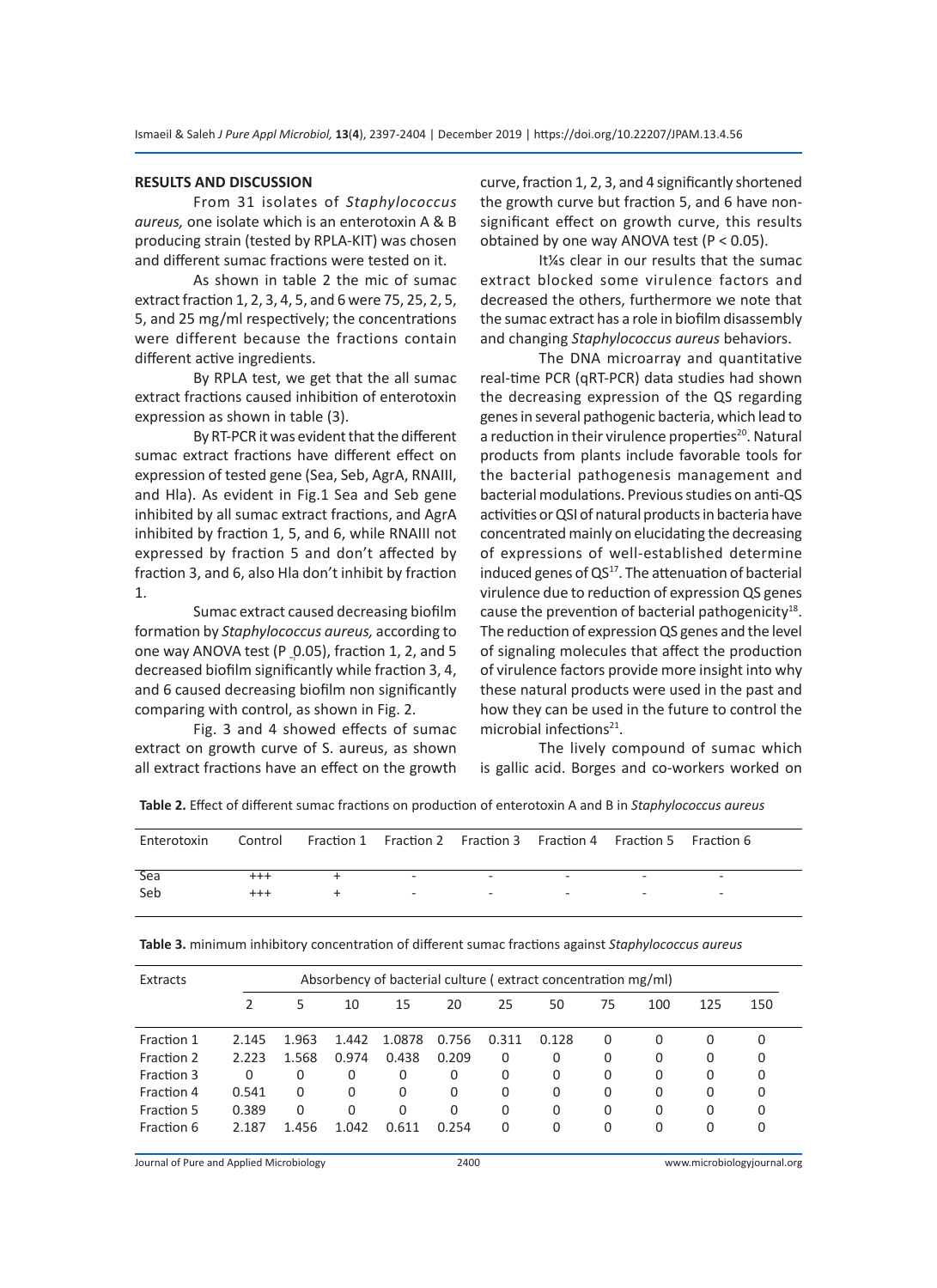

**Fig. 1.** Effect of different sumac fractions on different gene expression in Staphylococcus aureus By RT\_PCR



**Fig. 2.** The effect of different sumac fractions on biofilm formation in Staphylococcus aureus





Journal of Pure and Applied Microbiology 2401 www.microbiologyjournal.org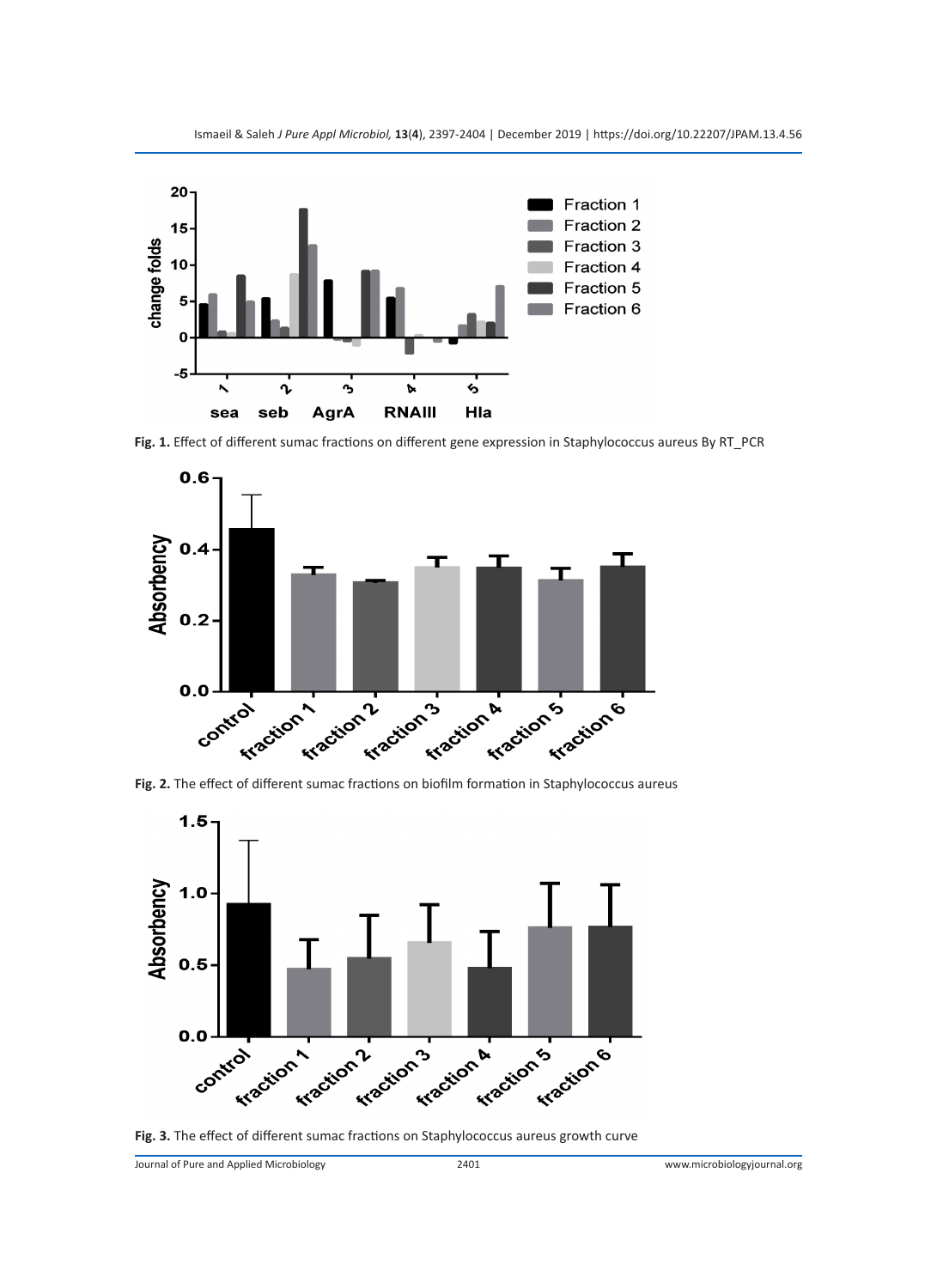

Ismaeil & Saleh *J Pure Appl Microbiol,* **13**(**4**), 2397-2404 | December 2019 | https://doi.org/10.22207/JPAM.13.4.56

**Fig. 4.** Growth curve shape of Staphylococcus aureus before and after growing it with different sumac fractions

the mechanism of action of gallic acid towards distinctive kind of microorganism, gallic acid induced irreversible modifications inside the membrane properties via hydrophobicity modifications, a lower of anions, and prevalence of locally rupture or formation pores within the cell membranes which cause leakage of vital components of the cell<sup>29</sup>.

1, 2-dioxo-6- hydroxycyclohexadiene-4-carboxilic acid is the other active quinones compound of sumac. The quinine compounds present some free radicals and can react with nucleophilic amino acids in the protein and produce stable complexes which cause loss it's function and rapturing the cell. The quinone oxidization targets are the surface-exposed adhesion, polypeptides in cell wall, and membrane-bound enzyme<sup>31</sup>.

Between 56 Palestinian plants tested, found that the sumac have the most antibacterial activity toward *Probionibacterium acnes* (MIC 6 mg.ml-1, MBC 6 mg.ml-1), *S. aureus* (MIC 4 mg.ml-1, MBC 6 mg/ml), *E. coli* (MIC 6 mg/ml, MBC 8 mg/ ml) and *Pseudomonas aeruginosa* (MIC 4 mg.ml- $^{1}$ and MBC 6 mg.ml $^{-1})^{32}$ . Although R. coriaria is a particularly rich source of phenolic compounds<sup>33</sup>.

### **ACKNOWLEDGEMENTS**

This study was supported by Department of Biology, College of Science, Salahaddin University-Erbil, Iraq as a part of PhD thesis results.

#### **CONFLICTS OF INTEREST**

The authors declare that there is no conflict of interest.

#### **FUNDING**

This work was supported by the Ministry of Higher Education and Scientific Research, Kurdistan Region, Iraq.

#### **AUTHOR'S CONTRIBUTION**

FA designed research; AS conducted research, analysed data; and wrote the paper; FA edited the paper; AS and FA had primary responsibility for final content. Both authors read and approved the final manuscript.

#### **DATA AVAILABILITY**

The datasets used and/or analysed during the current study available from the corresponding author on reasonable request.

#### **ETHICS STATEMENTS**

This article does not contain any studies with human participants or animals performed by any of the authors.

#### **REFERENCES**

1. Chambers HF, Deleo FR. Waves of resistance: *Staphylococcus aureus* in the antibiotic era. *Nat. Rev. Microbiol.*, 2009; **7**(9): 629-41. https://doi.

Journal of Pure and Applied Microbiology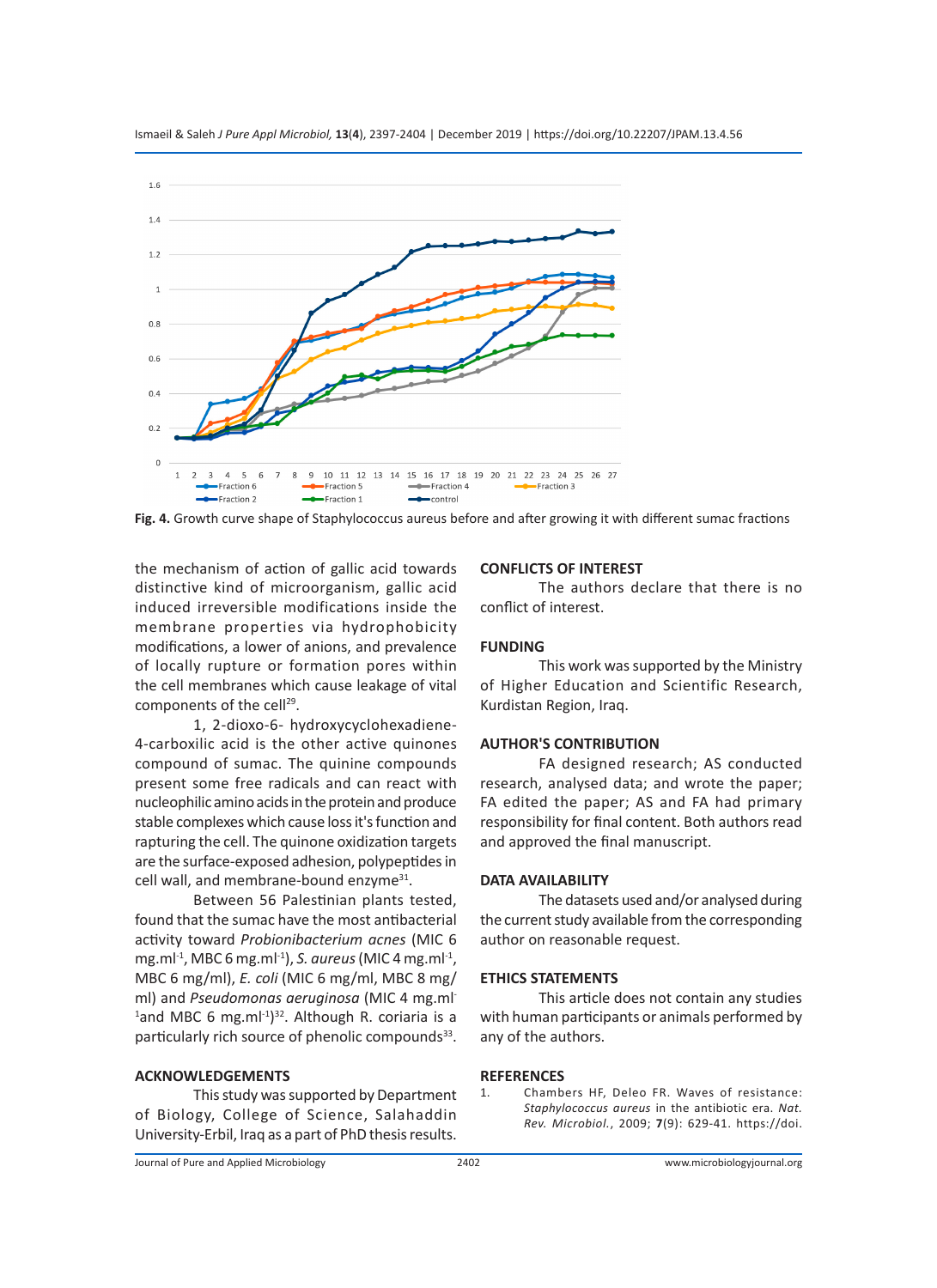org/10.1038/nrmicro2200

- 2. Reuter K, Steinbach A, Helms V. Interfering with Bacterial Quorum Sensing. *Perspect Medicin Chem.*, 2016; **8**: 1-15. https://doi.org/10.4137/PMC.S13209
- 3. Le KY, Otto M. Quorum-sensing regulation in staphylococci-an overview. *Frontiers in Microbiology*. 2015; **6**: 1174. https://doi.org/10.3389/ fmicb.2015.01174
- 4. Cheung AL, Nishina KA, Trotonda MP, Tamber S. The SarA protein family of *Staphylococcus aureus*. *Int. J. Biochem. Cell Biol.*, 2008; **40**(3): 355-61. https://doi. org/10.1016/j.biocel.2007.10.032
- 5. Zehnpfennig B, Urbatsch IL, Galla HJ. Functional reconstitution of human ABCC3 into proteoliposomes reveals a transport mechanism with positive cooperativity. *Biochemistry*, 2009; **48**(20): 4423-30. https://doi.org/10.1021/bi9001908
- 6. Matthew Thoendel JSK, Caralyn E. Flack, and Alexander R. Horswill. Peptide Signaling in the Staphylococci. *Chemical Reviews*, 2011; **111**: 117-51. https://doi. org/10.1021/cr100370n
- 7. George Cisar EA, Geisinger E, Muir TW, Novick RP. Symmetric signalling within asymmetric dimers of the *Staphylococcus aureus* receptor histidine kinase AgrC. *Mol. Microbiol.*, 2009; **74**(1): 44-57. https://doi. org/10.1111/j.1365-2958.2009.06849.x
- 8. Kavanaugh JS, Thoendel M, Horswill AR. A role for type I signal peptidase in *Staphylococcus aureus* quorum sensing. *Mol. Microbiol.*, 2007; **65**(3): 780-98. https:// doi.org/10.1111/j.1365-2958.2007.05830.x
- 9. Richard P. Novick HFR, Steven J.Projan JK, Moghazeh BKaS. Synthesis of staphylococcal virulence factors is controlled by a regulatory RNA molecule. *The EMBO Journal*, 1993; **12**(10): 3967-75. https://doi. org/10.1002/j.1460-2075.1993.tb06074.x
- 10. Dunman PM, Murphy E, Haney S, Palacios D, Tucker-Kellogg G, Wu S, et al. Transcription profiling-based identification of *Staphylococcus aureus* genes regulated by the agr and/or sarA loci. *Journal of Bacteriology*, 2001; **183**(24): 7341-53. https://doi. org/10.1128/JB.183.24.7341-7353.2001
- 11. Palombo EA. Traditional Medicinal Plant Extracts and Natural Products with Activity against Oral Bacteria: Potential Application in the Prevention and Treatment of Oral Diseases. *Evid Based Complement Alternat Med.*, 2011; **2011**: 680354. https://doi.org/10.1093/ ecam/nep067
- 12. Mohapatra DP, Thakur V, Brar SK. Antibacterial efficacy of raw and processed honey. *Biotechnol. Res. Int.*, 2011; **2011**: 917505. https://doi.org/10.4061/2011/917505
- 13. Nasar-Abbas SM, Halkman AK. Antimicrobial effect of water extract of sumac (*Rhus coriaria* L.) on the growth of some food borne bacteria including pathogens. *International Journal of Food Microbiology*, 2004; **97**(1): 63-9. https://doi.org/10.1016/j. ijfoodmicro.2004.04.009
- 14. Pereira JA, Oliveira I, Sousa A, Valentao P, Andrade PB, Ferreira IC, et al. Walnut (*Juglans regia* L.) leaves: phenolic compounds, antibacterial activity and antioxidant potential of different cultivars. *Food Chem. Toxicol.*, 2007; **45**(11): 2287-95. https://doi.

org/10.1016/j.fct.2007.06.004

- 15. Didry N, Seidel V, Dubreuil L, Tillequin F, Bailleul F. Isolation and antibacterial activity of phenylpropanoid derivatives from *Ballota nigra*. *Journal of Ethnopharmacology*, 1999; **67**: 197-202. https://doi. org/10.1016/S0378-8741(99)00019-7
- 16. Max Teplitski JBR, and Wolfgang D. Bauer. Plants Secrete Substances That Mimic Bacterial N-Acyl Homoserine Lactone Signal Activities and Affect Population Density-Dependent Behaviors in Associated Bacteria. *MPMI*, 2000; **13**(6): 637-48. https://doi. org/10.1094/MPMI.2000.13.6.637
- 17. FDA. Bacteriological Analytical Manual. 2001.
- 18. Altemimi A, Lakhssassi N, Baharlouei A, Watson DG, Lightfoot DA. Phytochemicals: Extraction, Isolation, and Identification of Bioactive Compounds from Plant Extracts. *Plants (Basel)*, 2017; **6**(4). https://doi. org/10.3390/plants6040042
- 19. Harborne JB. Phytochemical Methods. Chapman and Hall,London EC4P 4EE. 1980. https://doi. org/10.1007/978-94-009-5921-7
- 20. Eloff JN. A sensitive and quick microplate method to determine the minimal inhibitory concentration of plant extracts for bacteria. *Planta Medica*, 1998; **64**(8): 711-3. https://doi.org/10.1055/s-2006-957563
- 21. Sally A. Rose PBaMFS. Detection of staphylococcal enterotoxins in dairy products by the reversed passive latex agglutination (SET-RPLA) kit *International Journal of Food Microbiology*, 1989; **8**: 65-72. https://doi. org/10.1016/0168-1605(89)90081-0
- 22. Jakobsen TH, van Gennip M, Phipps RK, Shanmugham MS, Christensen LD, Alhede M, et al. Ajoene, a sulfurrich molecule from garlic, inhibits genes controlled by quorum sensing. *Antimicrobial Agents and Chemotherapy*, 2012; **56**(5): 2314-25. https://doi. org/10.1128/AAC.05919-11
- 23. Muyiwa Ajoke Akindolire OOBaCNA. Detection of Antibiotic Resistant *Staphylococcus aureus* from Milk: A Public Health Implication. *International Journal of Environmental Research and Public Health*, 2015; **12**. https://doi.org/10.3390/ijerph120910254
- 24. Zhang H, Zheng Y, Gao H, Xu P, Wang M, Li A, et al. Identification and Characterization of *Staphylococcus aureus* Strains with an Incomplete Hemolytic Phenotype. *Frontiers in Cellular and Infection Microbiology*, 2016; **6**: 146. https://doi.org/10.3389/ fcimb.2016.00146
- 25. Da F, Yao L, Su Z, Hou Z, Li Z, Xue X, et al. Antisense locked nucleic acids targeting agrA inhibit quorum sensing and pathogenesis of community-associated methicillin-resistant *Staphylococcus aureus*. *Journal of Applied Microbiology*, 2017; **122**(1): 257-67. https:// doi.org/10.1111/jam.13321
- 26. O'Toole GA. Microtiter dish biofilm formation assay. Journal of visualized experiments : *JoVE*, 2011; (47). https://doi.org/10.3791/2437
- 27. Zwietering MH, Jongenburger I, Rombouts FM and Riet KVT. Modeling of the Bacterial Growth Curve. *Applied and Environmental Microbiology*, 1990; **56**(6): 1875- 81.